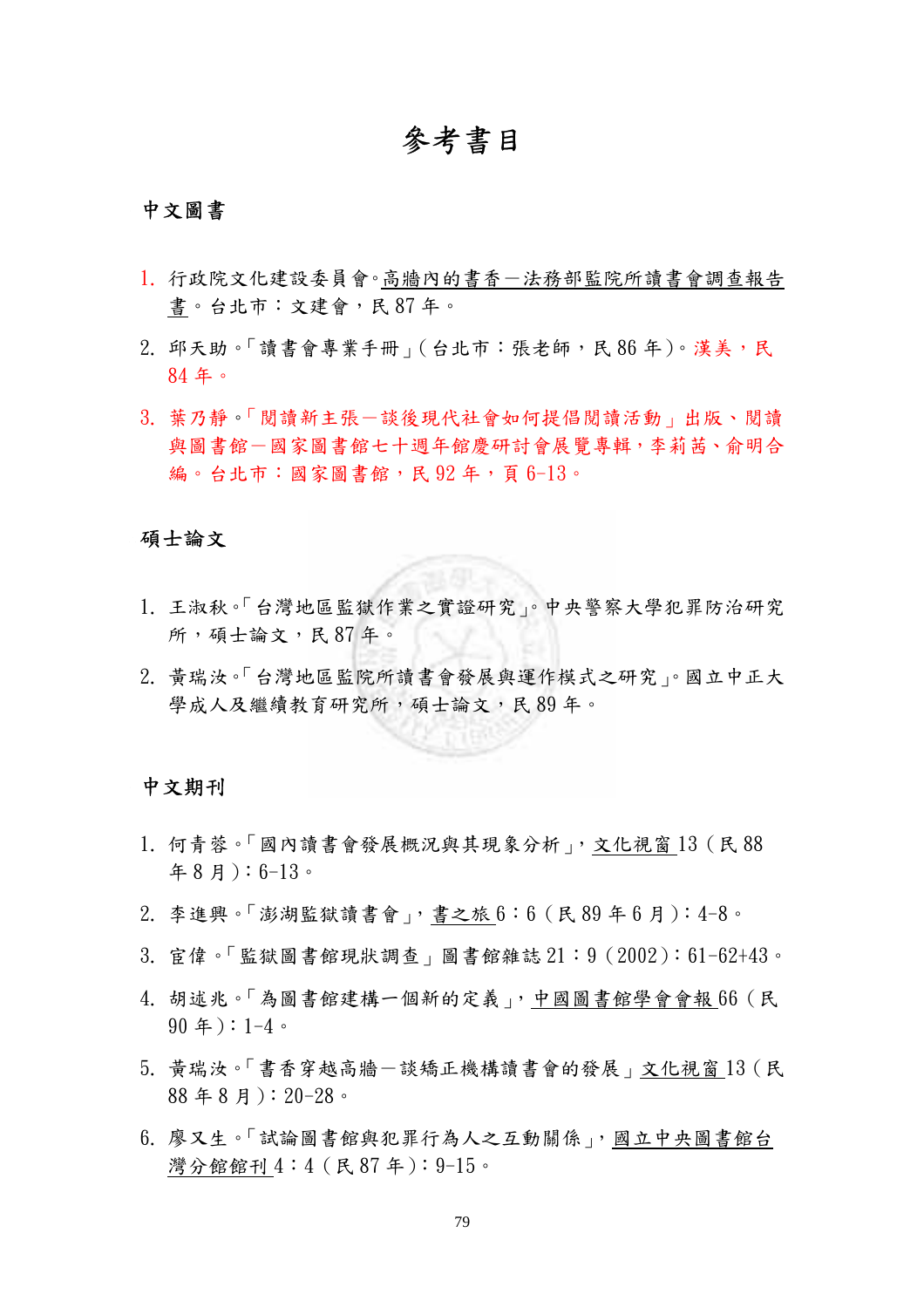# 西文圖書

- 1. Bayley, Linda; Greenfield, Leni; Nogueira, Flynn. Jail library service: A guide for librarians and jail administrators. Chicago: American Library Association, 1981.
- 2. Kartz, Fred R., Krimmel, Michael B., Hartz, Emilie K. Prison librarianship –A selective, annotated, classified bibliography. Jefferson, N. C.: McFarland, 1987.
- 3. Rubin, Rhea Joyce. Libraries inside: A practical guide for prison librarians. Jefferson, N.C.: McFarland, 1995.

# 西文期刊

- 1. Albert, Myra. " Being a prison librarian." CLIC Quarterly 3(June, 1984): 46-49.
- 2. Barone, Richard M. " De-programming prison libraries. " Special Libraries 68: 9(Sep, 1977): 293-298.
- 3. Brinkman, Gervase. " Correctional libraries and LSCA title IV-A: Libraries in the therapeutic society." American Libraries 1(Apr. 1970): 380-383.
- 4. Bryan, A. I. " Personality adjustment through reading. " Library Journal 64(Oct. 1939): 7-12.
- 5. Cheeseman, Margaret. " Library service to young people and children on correctional facilities." Library Trends 26(Summer, 1977): 125-137.
- 6. Dalton, Phyllis I. " Library services to correctional facilities in other countries." Library Trends 26(Summer, 1977): 97-117.
- 7. Dickey, Walter J. " The importance of libraries in corrections." Wisconsin Library Bulletin 79(Spring, 1984): 30-31.
- 8. Dixen, Rebecca; Thorson, Stephanie. " How librarians serve people in prison. " Computers in Libraries 21: 9(2001.10): 49-53.
- 9. Dunkel, Lisa M. " Moral and Humane: Patients' libraries in early nineteenth-century American mental hospitals. " Bulletin Medical Library Association 71(July, 1983): 274-281.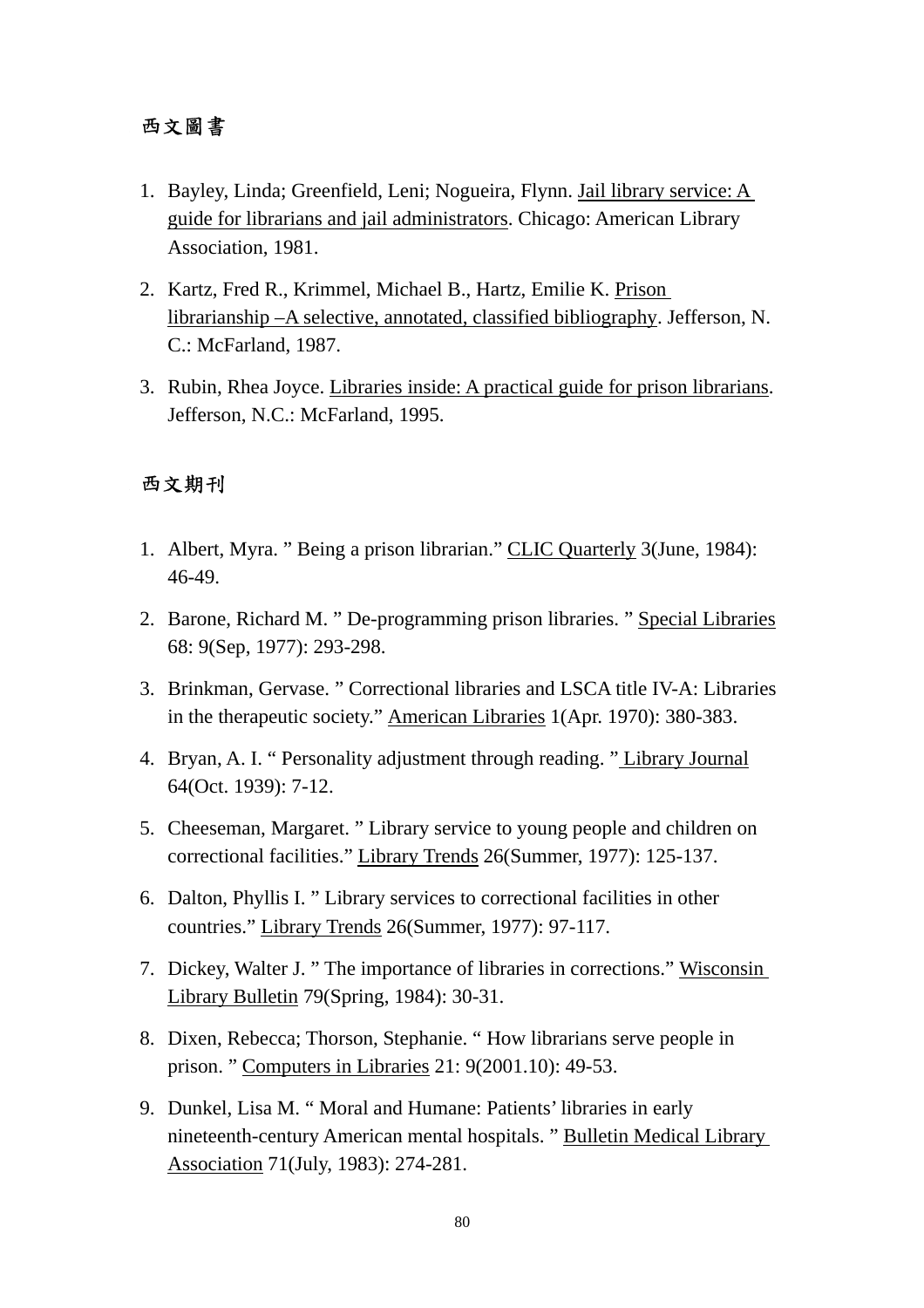- 10.Eaton, Ray. " Prison libraries study school 1983. " Prison Service Journal 52(Oct. 1983): 8-10.
- 11.Hartz, Fred R. " Prison libraries the realites. " Catholic Library World 59: 6(May – Jun, 1988): 258-261.
- 12.Lemon, Marjorie. " Prison libraries change lives. " Information Outlook 1:11(Nov 1997): 36-38.
- 13.McClaskey, Harris C." Training and research in correctional librarianship." Library Trends26( Summer, 1977): 39-52.
- 14.McCook, Kathleen de la Pena. " Public Libraries and People in Jail. " Reference & user services quarterly 44:1(Fall 2004): 26-30.
- 15.Pool, Jane. " Library service to correctional facilities. " Catholic Library World 56( Apr. 1985): 387-389.
- 16.Rubin, Rhea Joyce. " Breaking in: Library service to prisoners. " Wilson Library Bulletin 51(Feb. 1977): 496-533.
- 17.Rubin, Rhea Joyce. " Keeping professional librarians in prison; or, The problems of professionalism in prison libraries. " RQ 23(Fall, 1983): 40-46.
- 18.Rubin, Rhea Joyce. " The challenge continues: Prison librarianship in the 1980s. " Library Journal 114: 4( March, 1989): 47-51.
- 19.Rubin, Rhea Joyce; House, Connie. " Library service in U.S. jails: Issues, questions, trends. " Library Journal 108:3 (1983): 173-177.
- 20.Zabel, Jean Marie. " Prison libraries. " Special Libraries 67(Jan. 1976): 1-7.

### 網路資源

- 1. 93 年少年犯罪概況摘要 http://www.moj.gov.tw/tpms/internet/newdata/newtxt5.pdf (檢索日期: 2005.08.15)。
- 2. 93 年法務統計重要指標分析 http://www.moj.gov.tw/tpms/internet/statana/a93.pdf (檢索日期: 2005.08.15)。
- 3. 93 年法務統計重要指標分析 http://www.moj.gov.tw/tpms/internet/statana/a93.pdf (檢索日期: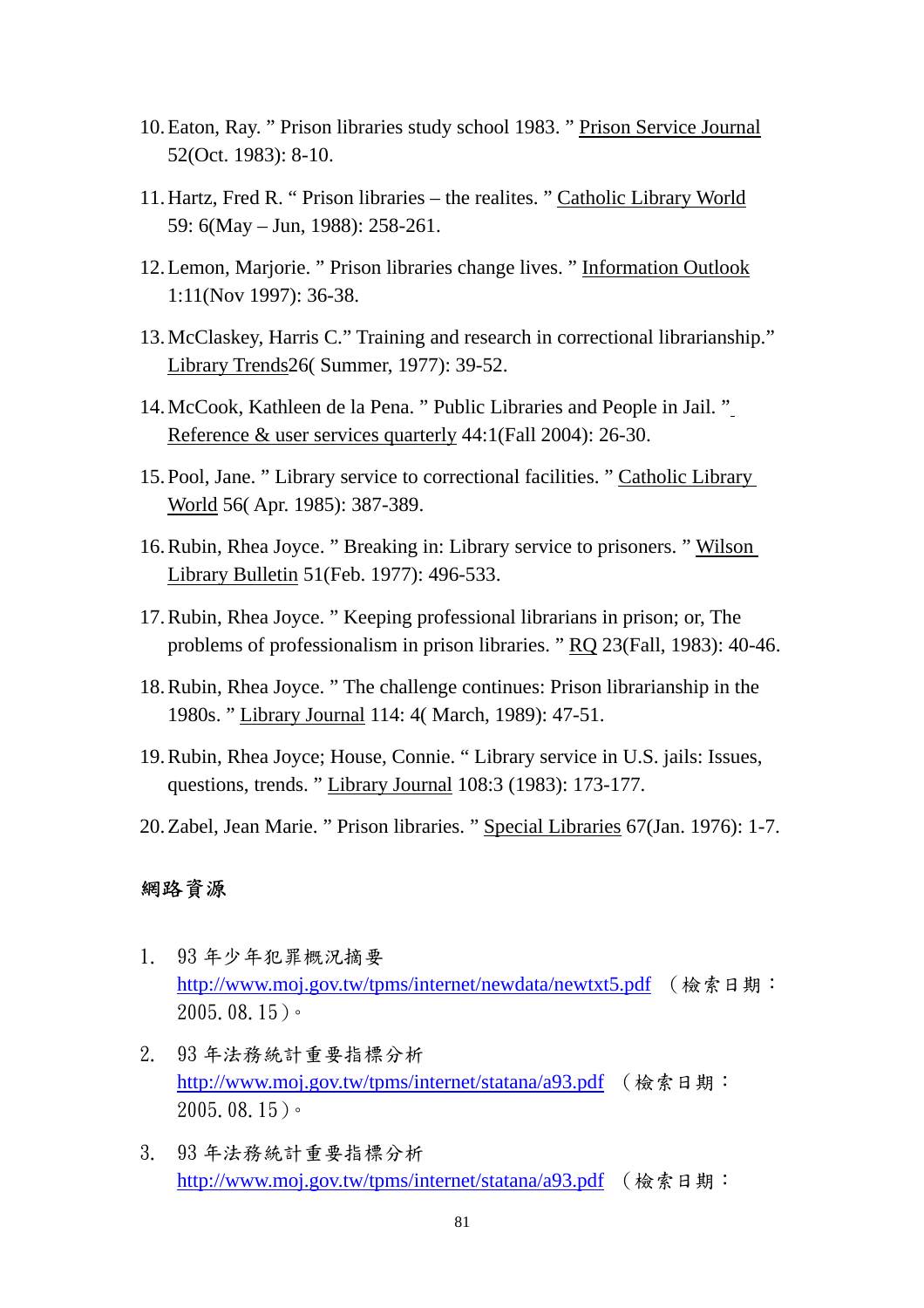2005.08.15)。

- 4. ALA Policy Manual, http://www.ala.org/ala/ourassociation/governingdocs/policymanual/policy manual.htm (檢索日期: 2005/10/01)。
- 5. Alameda County Library Mission Statement, http://www.aclibrary.org/services/jails.asp (檢索日期: 2005/10/01)。
- 6. American Correctional Association, http://www.aca.org/ (檢索日期:  $2005/10/03$ )。
- 7. Arapahoe Library District, http://www.arapahoelibraries.org/familyofsites/outreachservices.cfm (檢 索日期:2005/10/01)。
- 8. Book Through Bars, http://www.booksthroughbars.org (檢索日期:  $2005/10/03$ )。
- 9. Chesterfield Count Public Library, http://www.co.chesterfield.va.us/humanservices/libraries/ (檢索日期  $2005/10/02$ )。
- 10. Correctional Education Association http://www.ceanational.org/ (檢索日 期:  $2005/10/03$ )。
- 11. Hennepin County Library, http://www.hclib.org/pub/info/Outreach/corrections.cfm (檢索日期  $2005/10/02$ )。
- 12. JLG, http://slisweb.lis.wisc.edu/~jail/ (檢索日期: 2005/10/02)。
- 13. Library Bill of Rights, http://www.ala.org/ala/oif/statementspols/statementsif/librarybillrights.htm (檢索日期:2005.10.13)。
- 14. Monroe County Public Library, http://www.monroe.lib.in.us/outreach/jaillibrary.html (檢索日期:  $2005/10/01$ )。
- 15. Montgomery County Public Libraries, http://www.montgomerycountymd.gov/libtmpl.asp?url=/content/libraries/ BranchInfo/de.asp (檢索日期 2005/10/02)。
- 16. Prison Book Program, http://www.prisonbookprogram.org/ (檢索日期: